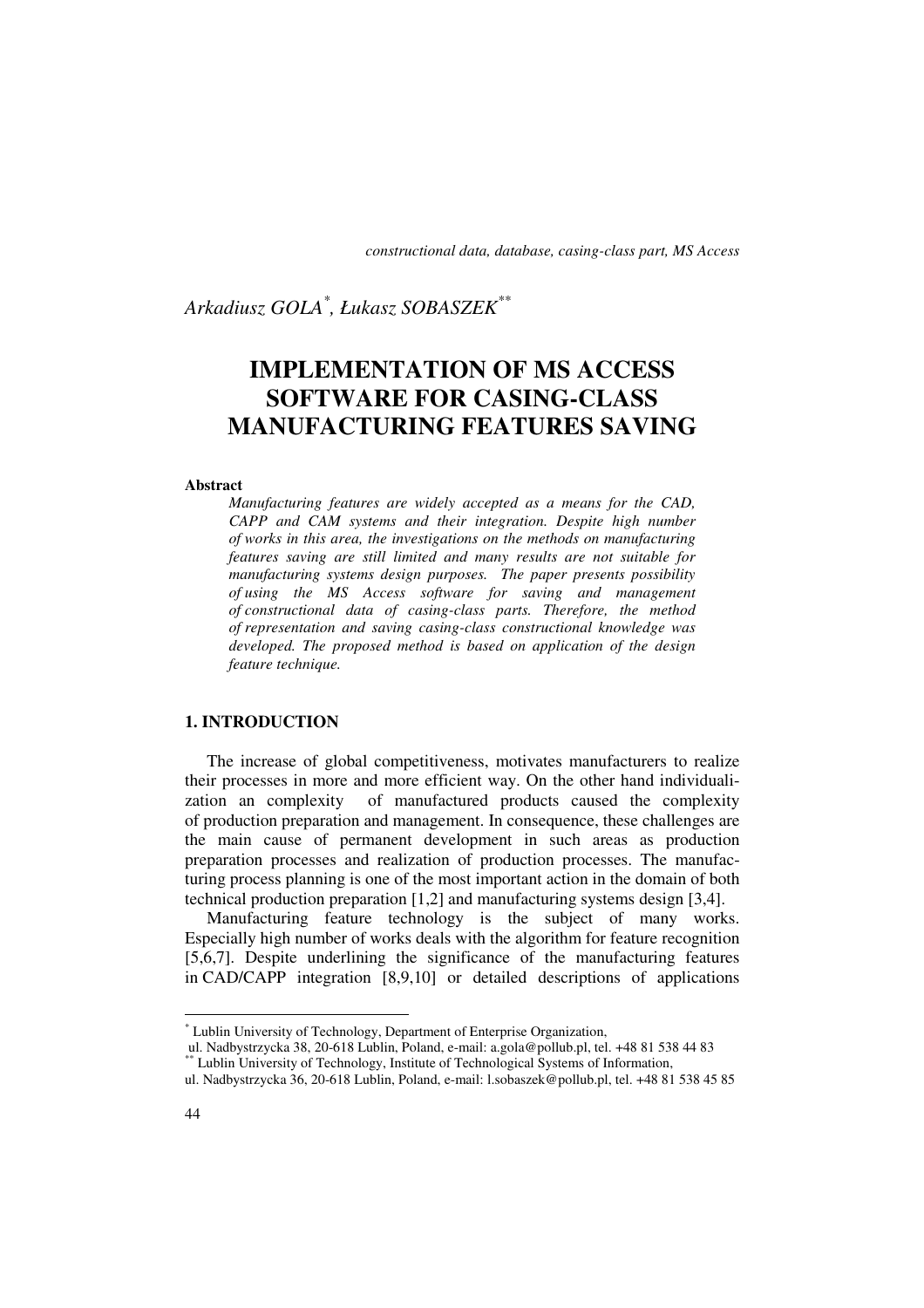of manufacturing features in different manufacturing process planning activities [11,12,13], there are only works about the logic structure of the database used for a the storage and processing of manufacturing features [14,15].

Databases significantly influence the application of computer techniques. To make database software useful for manufacturing features storage the proper method of representation and saving constructional data is necessary. This paper presents the conception of method of representation and saving constructional knowledge about casing-class parts using the MS Access system. This solution was successfully implemented for computer aided machine-tool selection for flexible manufacturing systems [16-21].

# **2. METHOD OF REPRESENTATION OF CONSTURCTIONAL FEATURES**

In this work the concept of '*construction*' word is understood in accordance with definition presented by J. Dietrych [22]. Following to this definition, *'construction is a configuration of features and different states of a part'*. Determination of construction depends on assigning of part's states. Construction is determined by defined constructional features. Identification of constructional feature depends on selection of constructional structure and configuration of dimensions what can be presented as below:

$$
C = f(\Pi; Y), \tag{1}
$$

where:  $C$  – constructional feature,

 $\Pi$  – constructional shape of part,

*Y* – configuration of dimensions.

According to J. Dietrych's definition, constructional shape of part is quality constructional property, while configuration of dimensions is a way of identifycation constructional features. Simultaneously, only construction determines permissible decomposition identified using a configuration of dimensions. Formal representation of W dimension as an element of configuration of dimensions can be submitted as below:

$$
W = N + T \t\t(2)
$$

where: *N* – rated dimension, *T* – tolerance of dimension.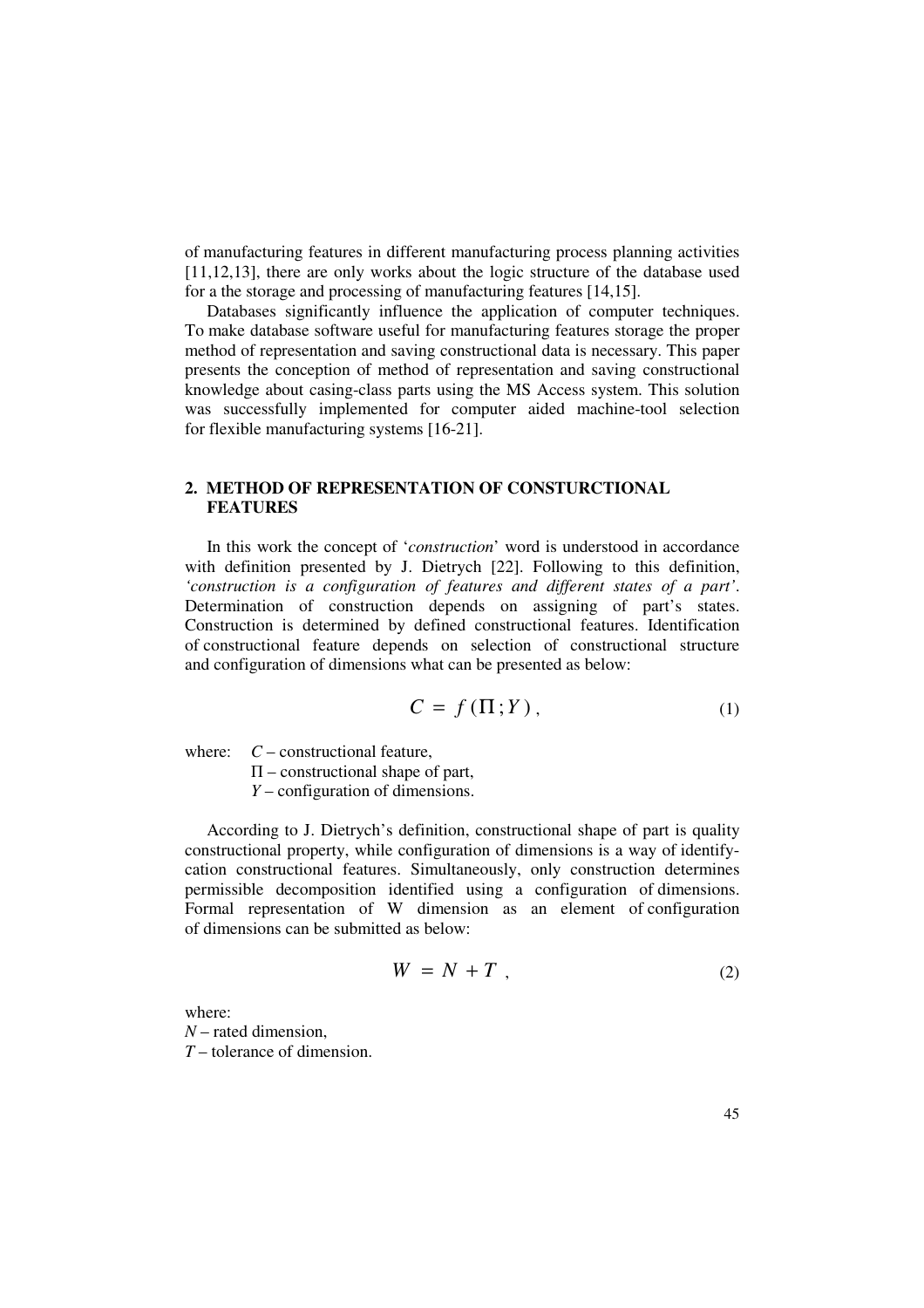After analyzing traditional constructional and technological documentation of casing-class parts and also available in literature solutions concerning with designing of technological data base and data management, the method of representation and saving constructional data was developed. This method was based on three-levels data base what was shown in fig. 1.



**Fig. 1. Structure of database for saving data on casing-class products to be machined in a FMS [source: own study]** 

From Level 1 the user can input data of informative character and define the product to be machined in the FMS. In particular, the input data will include such items as:

- the name of the product,
- product's symbol,
- overall dimensions of the semi-finished product (including distances required for fixing the product on a machining palette or in a fixture),
- weight of the semi-finished product,
- assumed annual production program for the part.

Level 2 is used to define the datum surfaces for the machining of the part. The datum surface is taken as an actual or a virtual plane within the machining space, defined in terms of position, permitting precise parameterization of coordinates of features involved in the machining process of a specific product. A uniform system of classification of machining datum has been developed for the purposes of description of datum surfaces when machining parts.

Level 3 of the database is used to define the consecutive features to be machined, with relation to specific products from the casing class. In particular, there is a possibility to define three basic types of machined features – planes, holes, or slots.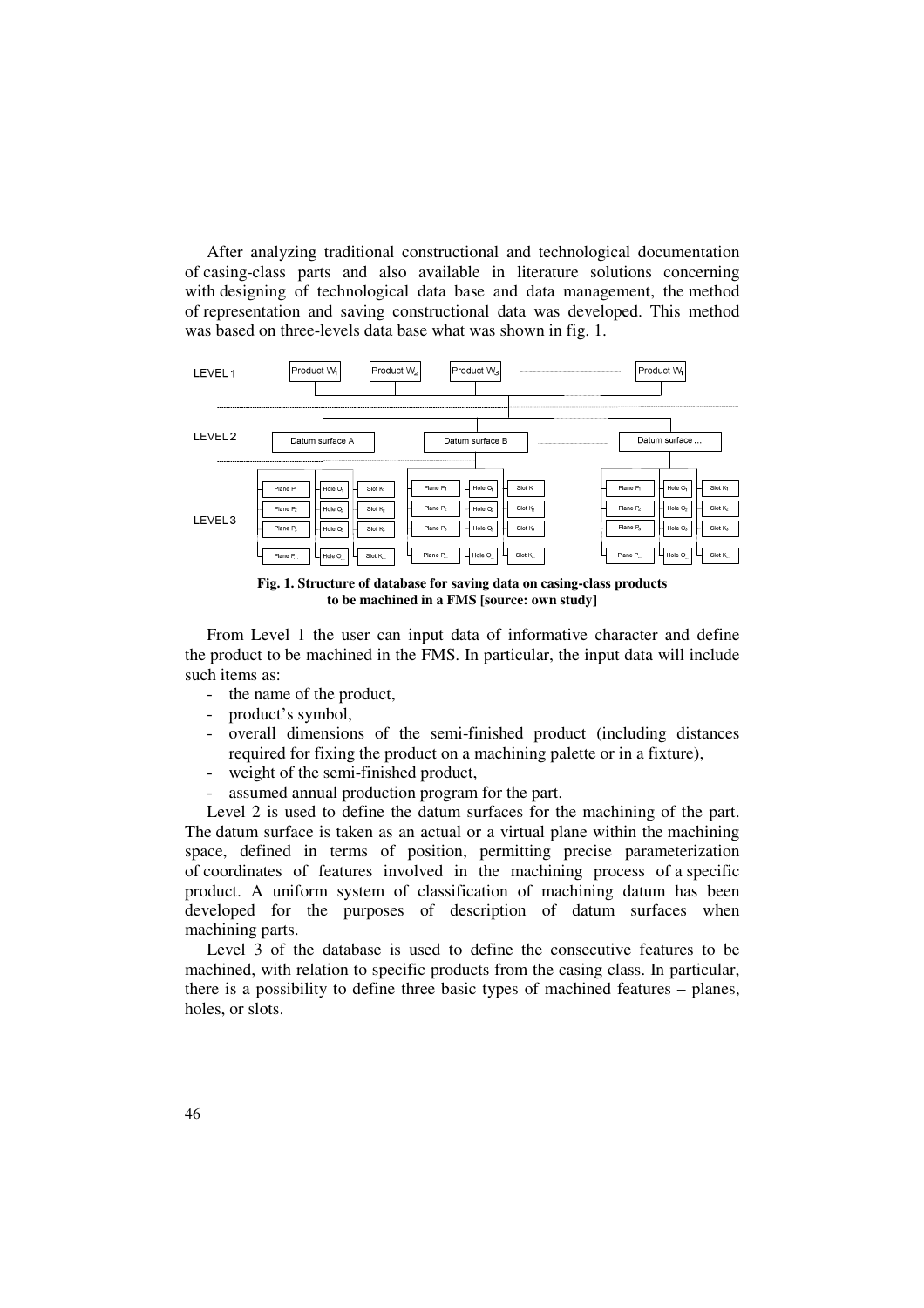#### **2.1. Classification of the basic datum surfaces for the machining of the casing-class part**

To make an automatic verification of machining specified part on specified machine tool possible it is necessary to simultaneously define both the position of the part and position of all objects to be machined in the machining space of the machine tool. But it is also important to define not only position but also side from with the machining process will be realized.

Casing-class parts are objects which have three-dimensional character, and machining process for these parts can be realized in flexible manufacturing system after fixing them on the technological (or machining) pallet. In order to realize proper description of basic datum surface for the machining of the part the literal-numerical system was taken. This system allows for determination of datum surface and coordinates of basic point which is characteristic for the position of basic datum surface for the machining (fig. 2).



The system of classification of datum surface for machining was based on five basic datum surfaces for machining designated using the symbols as below (fig. 3):

- A basic datum surface for machining (cutting plane) parallel to the surface of technological pallet,
- B basic datum surface for machining (cutting plane) perpendicular to the surface and parallel to one of longer edge of technological pallet
- C,D,E basic datum surface for machining (cutting plane) perpendicular to the surface of technological pallet turned in accordance with the direction of clock-hand moving adequately for an angle 90°, 180° and 270° in relation to defined B basic datum surface.

In case of existing additional datum surfaces for machining placed into specified angle in accordance with the location of basic datum surface for machining the destination has the literal-numerical character. Letters indicate basic datum surfaces which are the basis for determination of placement and number which determines the angle of cutting-plane location in accordance with basic surfaces (for example: designation AE 30 determines basic datum surface placed between cutting planes A and E slanting into angle  $30^{\circ}$  in according to basic datum surface for machining  $A - fig. 4$ ).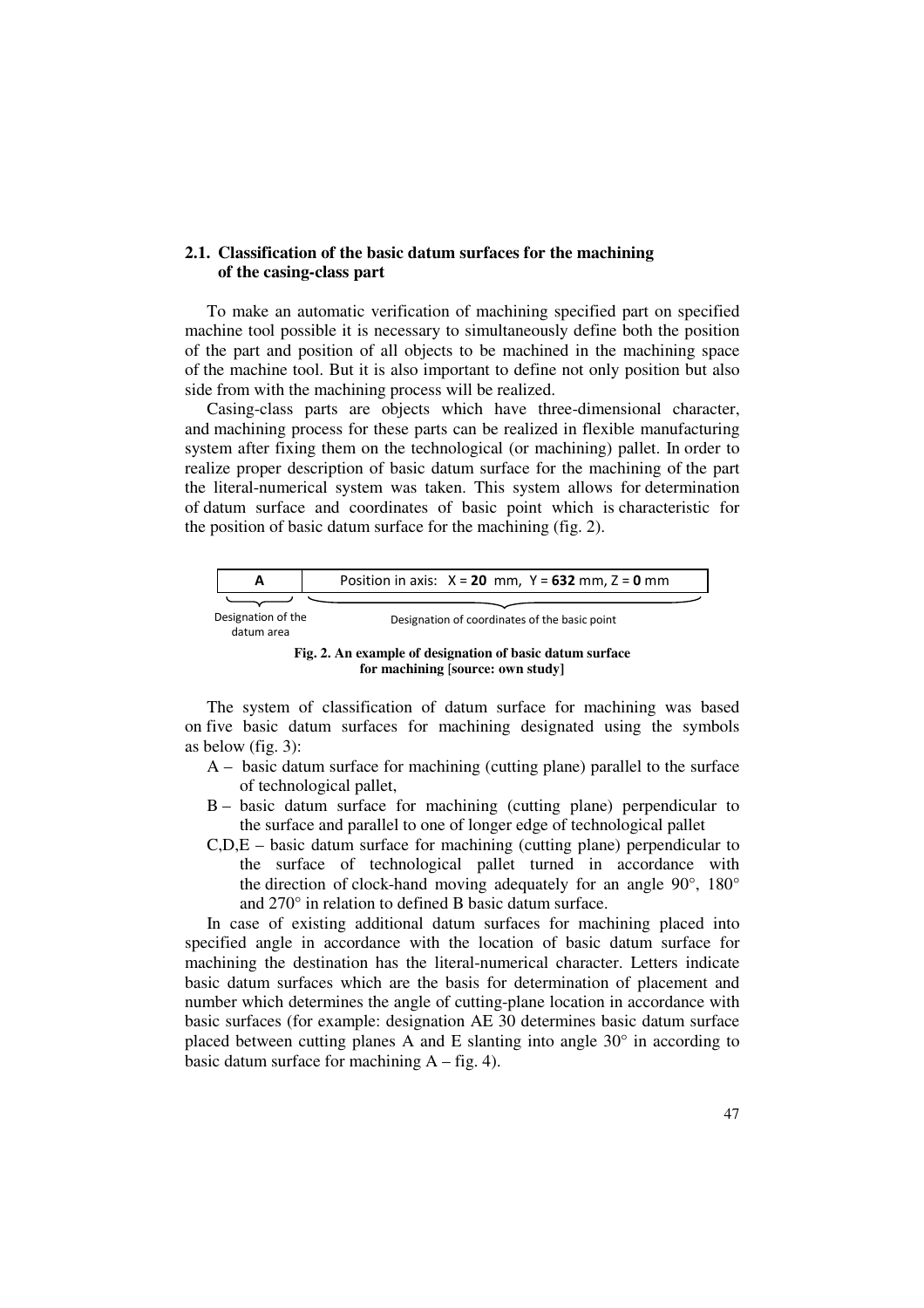

**Fig. 3. Literal denotation of basic datum surface for machining** [**source: own study]** 

In order to define in an unequivocal way the basic datum surface for machining in machine-tool's machining space it is needed to define coordinates of location any basic point on the plane in according to co-ordinate system with origin of coordinates in the middle of front plane of technological pallet on which the object to be machined is fixed (fig. 4).



**Fig. 4. An example of indicating the basic datum surface for machining located with the angle 30<sup>o</sup> in relation to A and B basic datum surface** [**source: own study]** 

#### **2.2. Saving constructional knowledge about parts to be machined**

Defining the basic datum surface for machining according to the classifycation gives possibility to define datum surface for machining in machine tool's machining space and determines the cutting plane of reference for each object intended to be machined in specified part. Analysis of features of casing class parts allows to specificate three elementary objects which are machined in this type of parts:

- − Planes,
- − Holes,
- − Slots.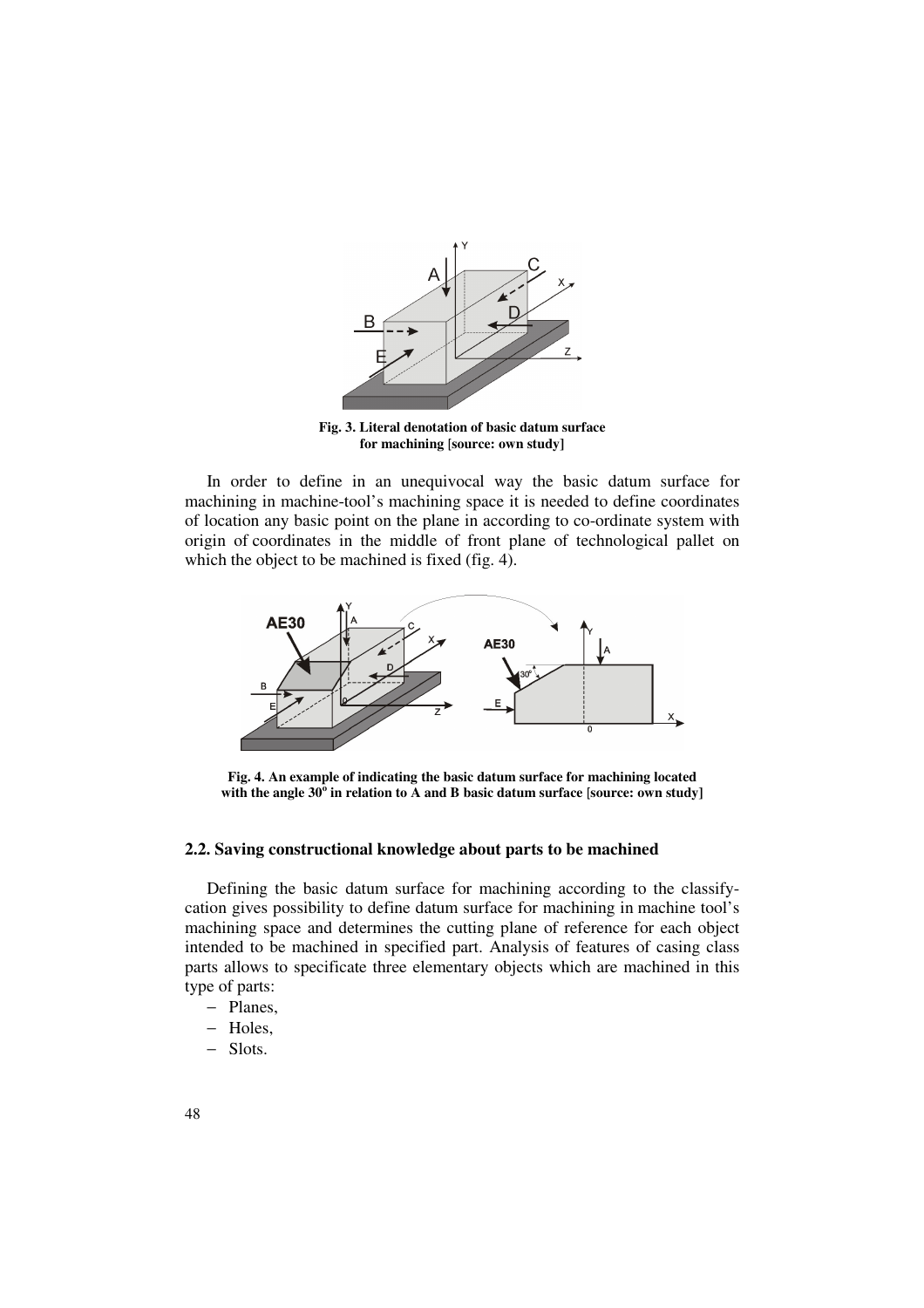Planes are the most often machined to obtain surface's roughness or flatness imposed by the constructor. It is possible to distinguish two types of planes: internal (grooves) or external (shelves), for which are defined: coordinates of machining range in X and Y axis (in local co-ordinate system on the basic datum surface for machining in relation to placement of basic point), value of withdrawal from basic datum surface for machining, roughness of butting and/or lateral face (for grooves) and also different information concerning with the machined surface (for example: flatness deviation).

Holes can be divided in cylindrical hole (straight forward) and conical (convergent). In case of holes defined parameters are: coordinates of hole centre, its dimensions (diameter or diameters, angle of inclination), roughness parameters, deviations of position and dimension, information about its materiality, thread, machining depth and others.

The characteristic type of object which can be found in casing-class parts are slots completed for fixing with using o-rings. These objects, performed most often by the milling or reaming are some kind a special type of "cut-outs" performed in machined earlier holes. For slot-type objects defined parameters are: coordinates of slot centre, width and diameter of slot, value of withdrawal from basic datum surface for machining, value of roughness of cylindrical and frontal surfaces of slot and other values connected with the object (for example: deviations of position and dimension).

All of presented above objects are defined individually and independently apart from each other and each of these is identified using the unrepeatable symbol given by the user in the moment of input the object into database. In case of complex holes (with cylindrical or conical spot facing) they are decomposed into elementary elements (cylindrical or conical hole) where each one is defined separately.

For unequivocal determination of orientation in machine tools machining space, it is necessary to define coordinates in relation to connected with the object basic datum surface for machining. Coordinates of position of characteristic point (or characteristic points) – i.e. center of the hole or the slot are determined in two-dimensional local co-ordinate systems. One is the plane which is overlapping with basic datum surface for machining where its center is overlapping with the basic point of datum surface for machining (fig. 5).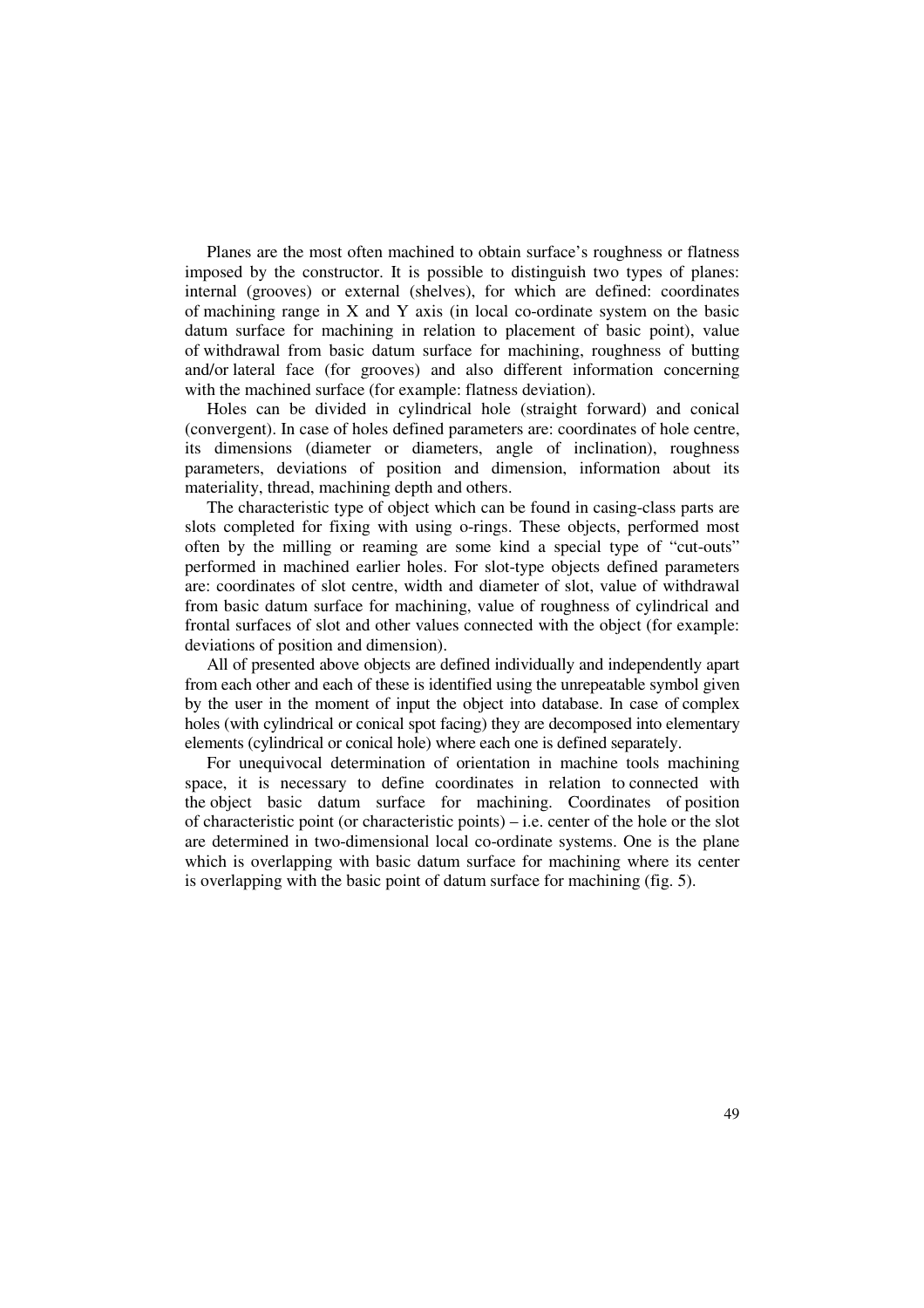

## **3. SAVING CONSTRUCTIONAL DATA ABOUT CASING-CLASS PARTS USING MS ACCESS SOFTWARE**

The database where manufacturing features of parts intended to be machined in FMS are gathered using MS Access system and in this article the database is presented as a part of the system <<OPTSELECT>> which allows for computer aided machine tools selection for casing-class flexible manufacturing system. Its starting, which allows to input constructional data, is realized from the main form of program by trusting the bottom "Data input about parts to be machined in  $FMS'' - fig. 6$ .



**Fig. 6. Starting the constructional features database** [**source: own study]**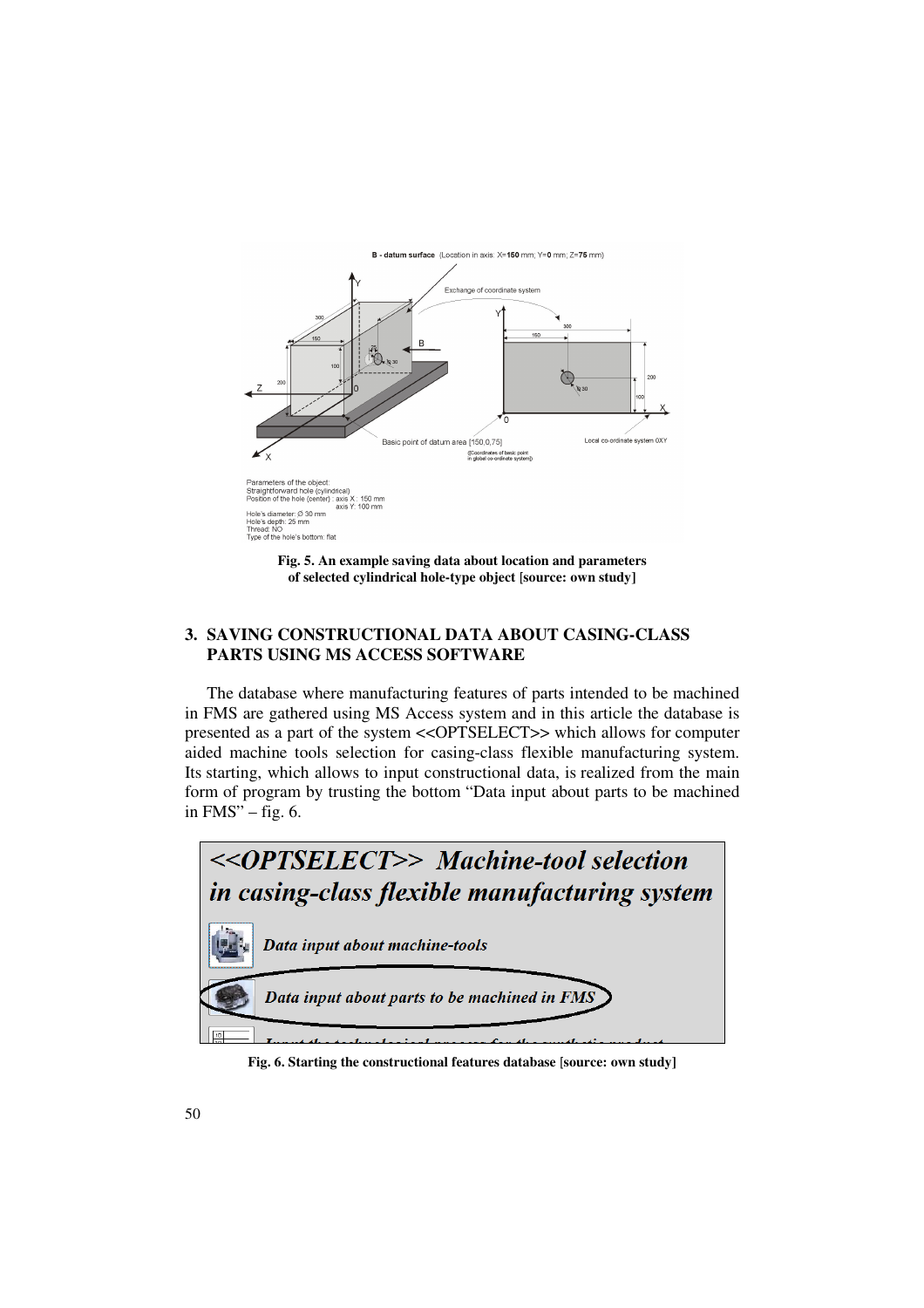Database where the saving process of constructional features of parts to be machined in flexible manufacturing system has three-levels structure according to brief foredesign presented in section 2 (fig. 1). Starting the database causes opening the main form of data base, which gives possibility to input data of informational sense which define the part to be machined in FMS – fig. 7.

| <b>Catalogue of casing-class parts to</b><br>be machined in FMS                                                                                                                                                 |                                                                                          |          |
|-----------------------------------------------------------------------------------------------------------------------------------------------------------------------------------------------------------------|------------------------------------------------------------------------------------------|----------|
| <b>Identification number</b><br>$\mathbf{1}$<br>Part's catalogue number:<br>419-40-1002<br>Name of the part<br><b>Cylinder block</b><br>Overall dimensions of semi-finished product<br>712<br>mm<br>Lenght (L): | Distance needed to fix a semi-finished product<br>In axis of the product's lenght:<br>76 | mm       |
| Width $(B)$ :<br>243<br>mm<br>712<br>Height (H):<br>mm<br>kg<br>91<br>Weight of semi-finished product:<br>Annual production programme:<br>760<br>pieces                                                         | 307<br>In axis of the product's width:<br>178<br>In axis of the product's height:        | mm<br>mm |

**Fig. 7. Main form to input data about parts to be machined in FMS** [**source: own study]** 

Using the form presented above, the user has also possibility to define all necessary basic datum surfaces for machining in case of consecutive parts moved into system – fig. 8.

| <b>Catalogue of casing-class parts to</b><br>be machined in FMS   |                                  |                                                                              |                |                              |  |
|-------------------------------------------------------------------|----------------------------------|------------------------------------------------------------------------------|----------------|------------------------------|--|
| Weight of semi-finished product:                                  | 91                               | kg                                                                           |                |                              |  |
| Annual production programme:<br>Basic datum surfaces of the part: | 760                              | pieces                                                                       |                |                              |  |
|                                                                   |                                  | <b>Location of basic point:</b><br>(in relation to the center of the pallet) |                |                              |  |
| nool of datum surface:                                            | In X axis:                       | In Y axis:                                                                   | In Z axis:     |                              |  |
|                                                                   | mm<br>$\mathbf{0}$               | 832<br>mm                                                                    | mm<br>$\bf{0}$ | Go to the datum surface form |  |
| А<br><b>AB45</b>                                                  | $\overline{0}$<br>mm             | 476<br>mm                                                                    | mm<br>0        | Go to the datum surface form |  |
| в                                                                 | 167<br>mm                        | 476<br>mm                                                                    | mm<br>$\bf{0}$ | Go to the datum surface form |  |
|                                                                   |                                  |                                                                              |                |                              |  |
| n                                                                 | dd a new symbol of datum surface |                                                                              |                |                              |  |
|                                                                   |                                  |                                                                              |                |                              |  |
| Remarks:                                                          |                                  |                                                                              |                |                              |  |
|                                                                   |                                  |                                                                              |                |                              |  |

**Fig. 8. The form for defining datum surfaces for machining** [**source: own study]**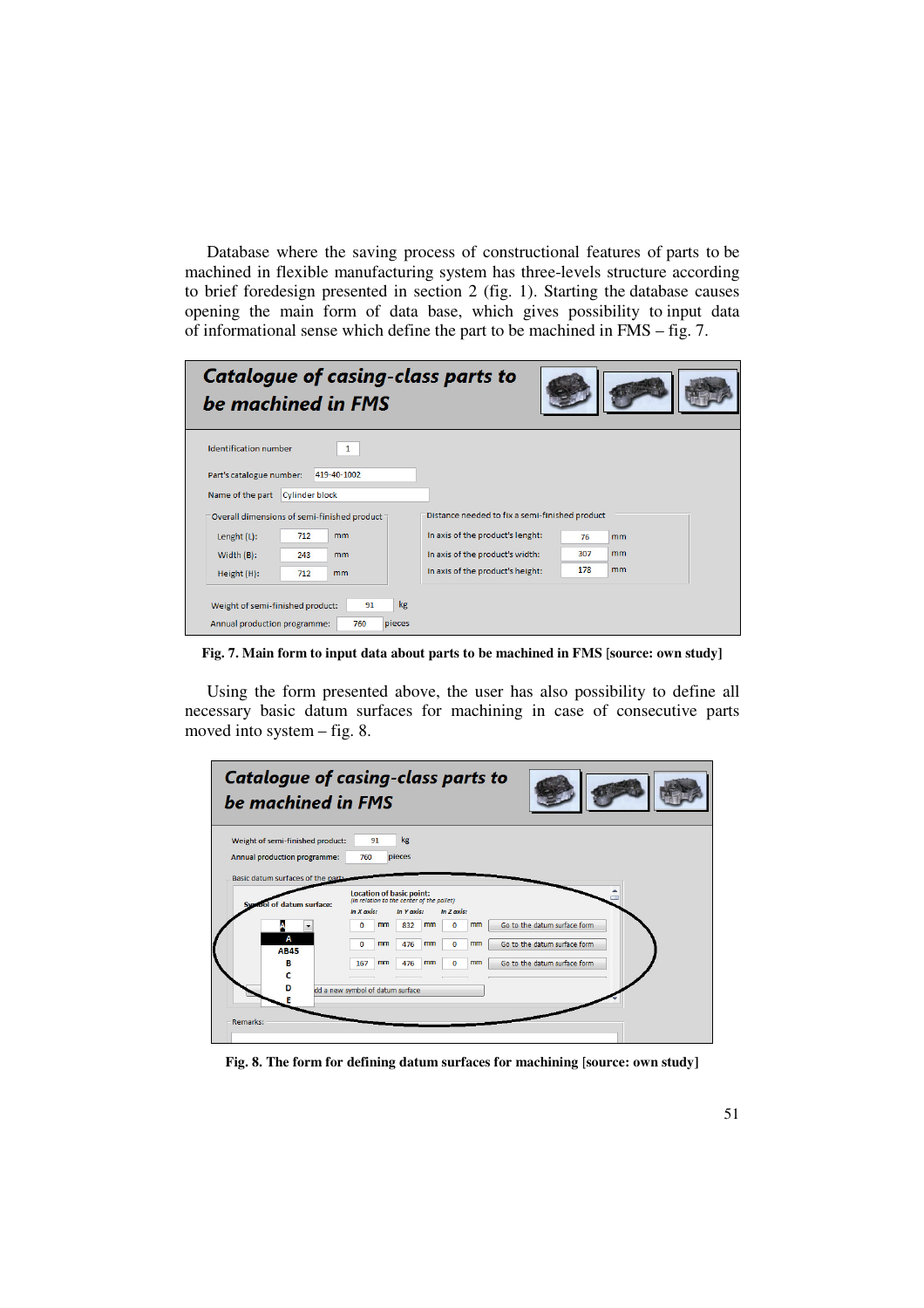Defining individual objects intended to be machined into a part is possible after opening the datum surface for machining form (button "Go to the datum surface form") and pressing the button "Add a new machining object" – fig. 9.

| <b>Datum surface</b>                                               |     |    |  |                            |  |  |
|--------------------------------------------------------------------|-----|----|--|----------------------------|--|--|
| Identifier of the basic datum surface<br>(Generated automatically) |     | 1  |  |                            |  |  |
| Symbol of the datum surface: AB45 -                                |     |    |  |                            |  |  |
| <b>Position of basic point</b>                                     |     |    |  |                            |  |  |
| (in realtaion to the center of the pallet)                         |     |    |  | Add a new machining object |  |  |
| In X axis:                                                         | 0   | mm |  | Save and exit              |  |  |
| In Yaxis:                                                          | 832 | mm |  | Exit without saving        |  |  |
| In Z axis:                                                         | 0   | mm |  | Close                      |  |  |
|                                                                    |     |    |  |                            |  |  |

**Fig. 9. Adding a new machining object** [**source: own study]** 

When choose the defined object (fig. 10) the user takes advantage of proper appearing form (which is characteristic for particular object) input parameters connected with defined object. The fragment of an example object (cylindrical hole) was presented in fig. 11.



**Fig. 10. Following steps in defining the object to be machined** [**source: own study]**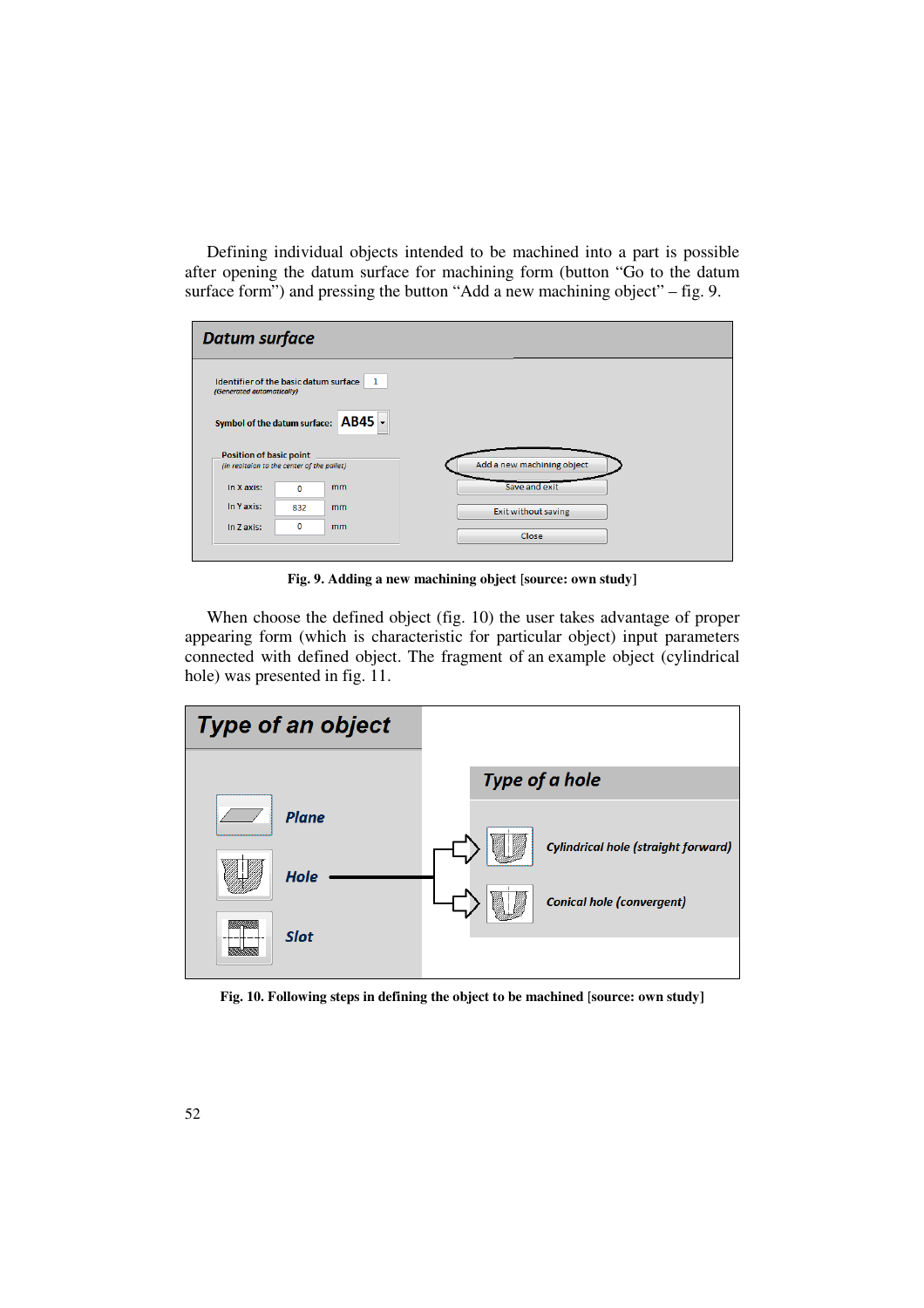| <b>Cylindrical hole</b><br>Define the basic datum surface for the hole:<br>(choice from the list):<br>B; Location in axes: X: 0 mm, Y: 476 mm, Z: 0 mm<br>$\blacktriangledown$<br>03<br>Symbol of the hole:<br>Coordinates of the hole's location:<br>In X asis:<br>66,25<br>mm<br>In Y axis:<br>333,2<br>mm<br><b>Input tolerance for hole's location</b><br>Hole's diameter: Ø<br>13,50<br>mm<br><b>Input tolerance for hole's diameter</b><br>Type of a hole:<br>Arterial<br><b>O</b> With definied depth<br>Preview:<br>Głębokość otworu (L):<br>Type of the hole's bottom:<br>mm<br>17<br>(from the datum surface)<br>$O$ Flat<br>o<br>An angle of the hole's bottom:<br>112<br>Conical<br>Is the hole threaded?:<br>O YES<br>$\odot$ NO<br>Type of a thread 3/4" - 10UNC - 2B<br>Thread's depth (S):<br>◯ The same as the hole's depth<br><sup>O</sup> Defined depth:<br>48<br>mm<br>Roughness designation:<br>$\Box$<br>Roughness of forehead surface: Ra<br>$\Box$<br>Roughness of cylindrical surface: Ra<br>Rougnes of a thread: Ra |  |
|-----------------------------------------------------------------------------------------------------------------------------------------------------------------------------------------------------------------------------------------------------------------------------------------------------------------------------------------------------------------------------------------------------------------------------------------------------------------------------------------------------------------------------------------------------------------------------------------------------------------------------------------------------------------------------------------------------------------------------------------------------------------------------------------------------------------------------------------------------------------------------------------------------------------------------------------------------------------------------------------------------------------------------------------------|--|
|                                                                                                                                                                                                                                                                                                                                                                                                                                                                                                                                                                                                                                                                                                                                                                                                                                                                                                                                                                                                                                               |  |
|                                                                                                                                                                                                                                                                                                                                                                                                                                                                                                                                                                                                                                                                                                                                                                                                                                                                                                                                                                                                                                               |  |
|                                                                                                                                                                                                                                                                                                                                                                                                                                                                                                                                                                                                                                                                                                                                                                                                                                                                                                                                                                                                                                               |  |
|                                                                                                                                                                                                                                                                                                                                                                                                                                                                                                                                                                                                                                                                                                                                                                                                                                                                                                                                                                                                                                               |  |
|                                                                                                                                                                                                                                                                                                                                                                                                                                                                                                                                                                                                                                                                                                                                                                                                                                                                                                                                                                                                                                               |  |
|                                                                                                                                                                                                                                                                                                                                                                                                                                                                                                                                                                                                                                                                                                                                                                                                                                                                                                                                                                                                                                               |  |
|                                                                                                                                                                                                                                                                                                                                                                                                                                                                                                                                                                                                                                                                                                                                                                                                                                                                                                                                                                                                                                               |  |
|                                                                                                                                                                                                                                                                                                                                                                                                                                                                                                                                                                                                                                                                                                                                                                                                                                                                                                                                                                                                                                               |  |
|                                                                                                                                                                                                                                                                                                                                                                                                                                                                                                                                                                                                                                                                                                                                                                                                                                                                                                                                                                                                                                               |  |
|                                                                                                                                                                                                                                                                                                                                                                                                                                                                                                                                                                                                                                                                                                                                                                                                                                                                                                                                                                                                                                               |  |
|                                                                                                                                                                                                                                                                                                                                                                                                                                                                                                                                                                                                                                                                                                                                                                                                                                                                                                                                                                                                                                               |  |
|                                                                                                                                                                                                                                                                                                                                                                                                                                                                                                                                                                                                                                                                                                                                                                                                                                                                                                                                                                                                                                               |  |
|                                                                                                                                                                                                                                                                                                                                                                                                                                                                                                                                                                                                                                                                                                                                                                                                                                                                                                                                                                                                                                               |  |
|                                                                                                                                                                                                                                                                                                                                                                                                                                                                                                                                                                                                                                                                                                                                                                                                                                                                                                                                                                                                                                               |  |
|                                                                                                                                                                                                                                                                                                                                                                                                                                                                                                                                                                                                                                                                                                                                                                                                                                                                                                                                                                                                                                               |  |
|                                                                                                                                                                                                                                                                                                                                                                                                                                                                                                                                                                                                                                                                                                                                                                                                                                                                                                                                                                                                                                               |  |
|                                                                                                                                                                                                                                                                                                                                                                                                                                                                                                                                                                                                                                                                                                                                                                                                                                                                                                                                                                                                                                               |  |
|                                                                                                                                                                                                                                                                                                                                                                                                                                                                                                                                                                                                                                                                                                                                                                                                                                                                                                                                                                                                                                               |  |

**Fig. 11. The form of saving data about the object (an example of cylindrical hole) [source: own study]** 

Information about loaded parts, basic datum surfaces for machining and objects can be chosen both from the level of form and the table, where the data are saved. Passing between separate forms is possible thanks to navigational buttons located on each of the form. From the level of particular form it is possible to check each time all connected objects (for example: part and defined basic datum surfaces, or the basic datum surface for machining and connected objects).

All constructional data about parts to be machined are saved in 10 connected tables. Detailed specification and relation between them were presented in fig. 12.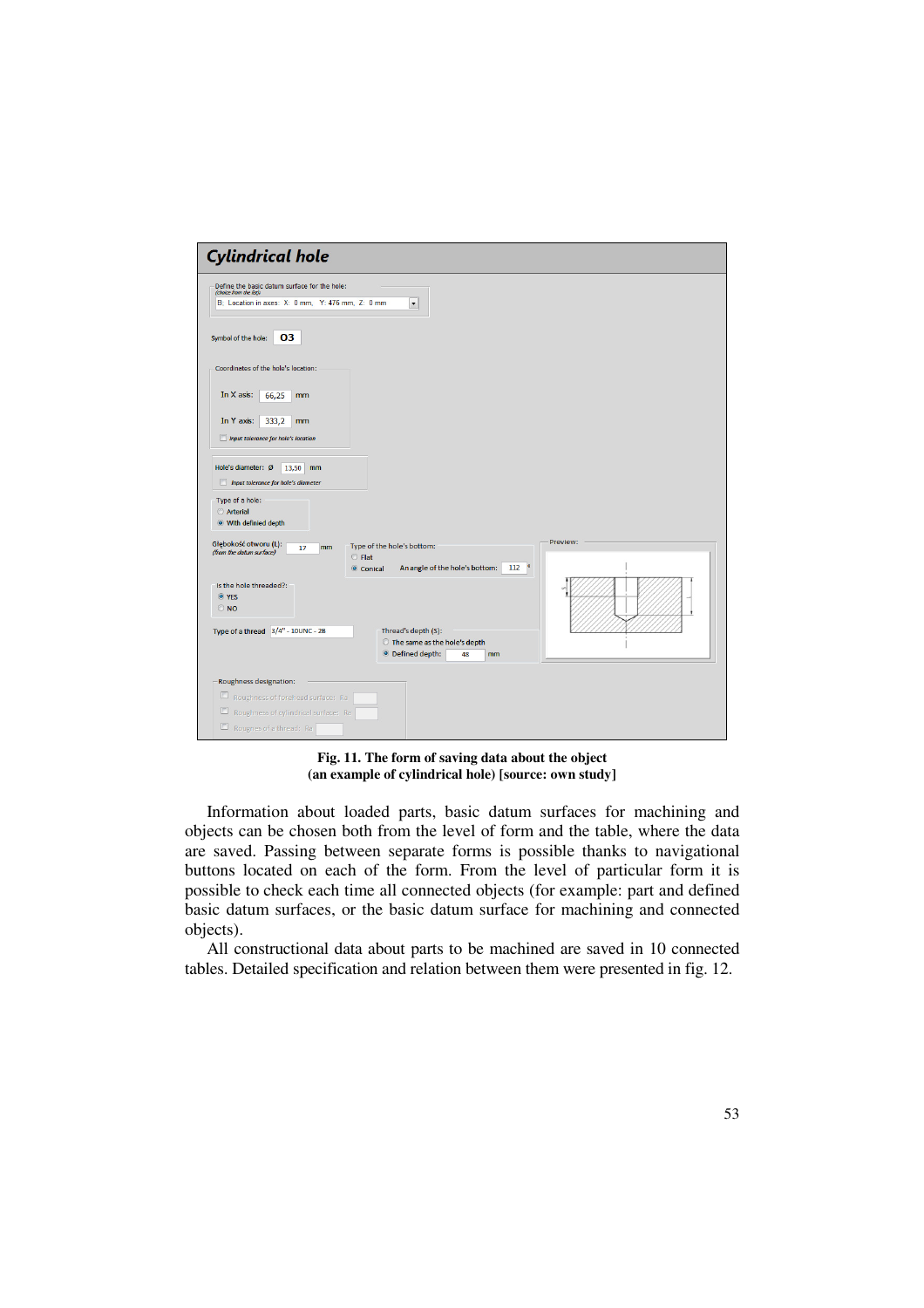

**Fig. 11. Tables and relations between tables in database about parts [source: own study]** 

## **4. CONCLUSIONS**

One of the fundamental tasks when design and develop software which helps the human to realize any activity is to guarantee possibility of simple and fast input appropriate data and in such way that it would be possible to select, look over and verify them. In order to make it possible one often has to develop the conception of gathering information is structuralized way, that gives further possibility to fast access to their source and fast processing of them.

This kind of problem is possibility of saving technical knowledge (constructional and technological) about parts to be machined in manufacturing system in such way to make possible the optimal selection of machine tools used for their processing. In this article the method of representation and saving constructional data about casing-class parts was presented. This method was submitted in context of problem of machine tools selection in flexible manufacturing system. The presented method allows for relatively fast and simple "transfer" data recorded as traditional constructional and technological documentation to computer software which helps the designer to select the FMS machine tools subsystem.

The presented method was based on three-levels data base which allows for saving constructional parameters and in different module – technological knowledge. This conception was implemented in the surface of MS Access database software and is an integral module of <<OPTSELECT>> program which is dedicated for casing-class flexible manufacturing system machine tool subsystem selection. The method can be moreover used in an independent way both for different task where the computer saving and registering technical documentation is necessary and also in different user applications.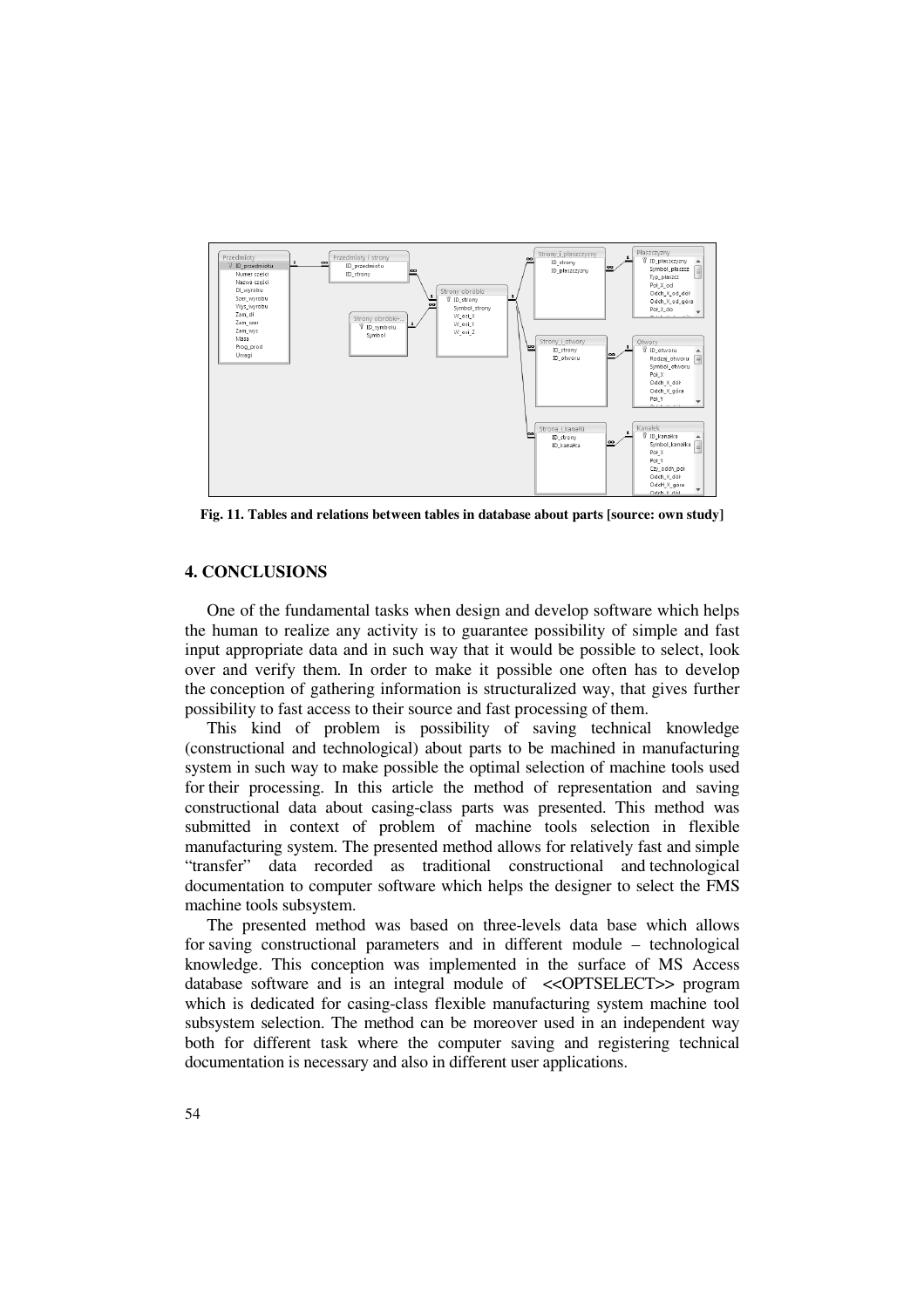#### **REFERENCES**

- [1] CIURANA J., GARCIA-ROMEU M.L., FERRER I., CASADESUS M.: *A model for integration process planning and production planning and control in machining process.* Robotics and Computer-Integrated Manufacturing, vol. 24, no. 4, 2008, pp. 532-544.
- [2] PHANDEN R.K., JAIN A., VERMA R.: *Integration of process planning and scheduling: a state-of-the-art review.* International Journal of Computer Integrated Manufacturing, vol. 24, no. 6, 2011, pp. 517-534.
- [3] GOLA A.: *Economical Aspects of Manufacturing Systems Design*. Actual Problems of Economics, vol. 156, no. 6, 2014, pp. 205-212.
- [4] TOLIO T. (ed.): *Design of Flexible Production Systems*. Methodologies and Tools, Springer-Verlag, Berlin Heidelberg, 2009.
- [5] BABIC B., NESIC N., MILKOVIC Z.: *A review of automated feature recognition with rule-based pattern recognition.* Computers in Industry, vol. 59, no. 4, 2008, pp. 321-337.
- [6] LIU X.J., NI Z.H., CHENG Y.L., LIU J.F.: *Machining feature recognition method for machining process facing plate parts.* Computer Integrated Manufacturing Systems, vol. 19, no. 12, 2013, pp. 3130-3138.
- [7] SHANTHAKUMAR A., SUMMERS J. D.: *Design enabler to recognize duplicate geometries in CAD assemblies.* Computer-Aided Design and Applications, vol. 10, no. 6, pp. 889-904.
- [8] NIKIEL G.: *Computer-aided CNC programming for the machining of non-typical parts.* Advances in Manufacturing Science and Technology, vol. 31, no. 4, 2007, pp. 21-36.
- [9] GRABOWIK C., KALINOWSKI K., MONICA Z.: *Integration of the CAD/CAPP/PPC.* Journal of Materials Processing Technology, 164-165, 2005, pp. 1358-1368.
- [10] GRABOWIK C., KALINOWSKI K.: *Object-Oriented Models in an Integration of CAD/CAPP/CAP Systems* [in:] Corchado E., Kurzyński M., Woźniak M. (ed.): Hybrid Artificial Intelligent Systems, Springer, 2011, pp. 405-412.
- [11] STRYCZEK R.: *A hybrid approach for manufacturability analysis.* Advances in Manufacturing Science and Technology, vol. 35, no. 3, 2011, pp. 55-70.
- [12] GRABOWIK C., KALINOWSKI K.: *The Hybrid Method of Knowledge Representation in a CAPP Knowledge Based System* [in:] Corchado E., Snasel V., Abraham A., Woźniak M., Grana M., Sung-Bae C. (ed.): Hybrid Artificial Intelligent Systems, Springer, 2012, pp. 284-295.
- [13] HOQUE A.S.M., SZECSI T.: *Designing using manufacturing feature library*. Journal of Materials Processing Technology, vol. 201, 2008, pp. 204-208.
- [14] GRABOWIK C., KNOSALA R.: *The method of knowledge representation for a CAPP system*. Journal of Materials Processing Technology, vol. 133, 2003, pp. 90-98.
- [15] POBOśNIAK J.: *Logic Level of Workpiece Object Database Oriented on Manufacturing Features*. Advances in Manufacturing Science and Technology, vol. 36, no. 1, 2012, pp. 19-25.
- [16] GOLA A., ŚWIĆ A.: *Computer Aided FMS Machine Tools Subsystem Selection Conception of Methodology.* Applied Computer Science, vol. 5, no. 1, 2009, pp. 27-39.
- [17] GOLA A., ŚWIĆ A.: *Brief Preliminary Design for a Method of FMS Machine Tools Subsystem Selection.* PAMM, vol. 9, no. 1, 2010, pp. 663-664.
- [18] ŚWIĆ A., GOLA A.: *Elements of Design of Production Systems Methodology of Machine Tool Selection in Casing-Class FMS*. Management and Production Engineering Review, vol. 1, no. 2, 2010, pp. 73-81.
- [19] GOLA A., MONTUSIEWICZ J., ŚWIĆ *A.: Computer Aided FMS machine tools subsystem selection using the Evolutionary System of Multicriteria Analysis*. Applied Computer Science, vol. 7, no. 1, 2011, pp. 18-29.